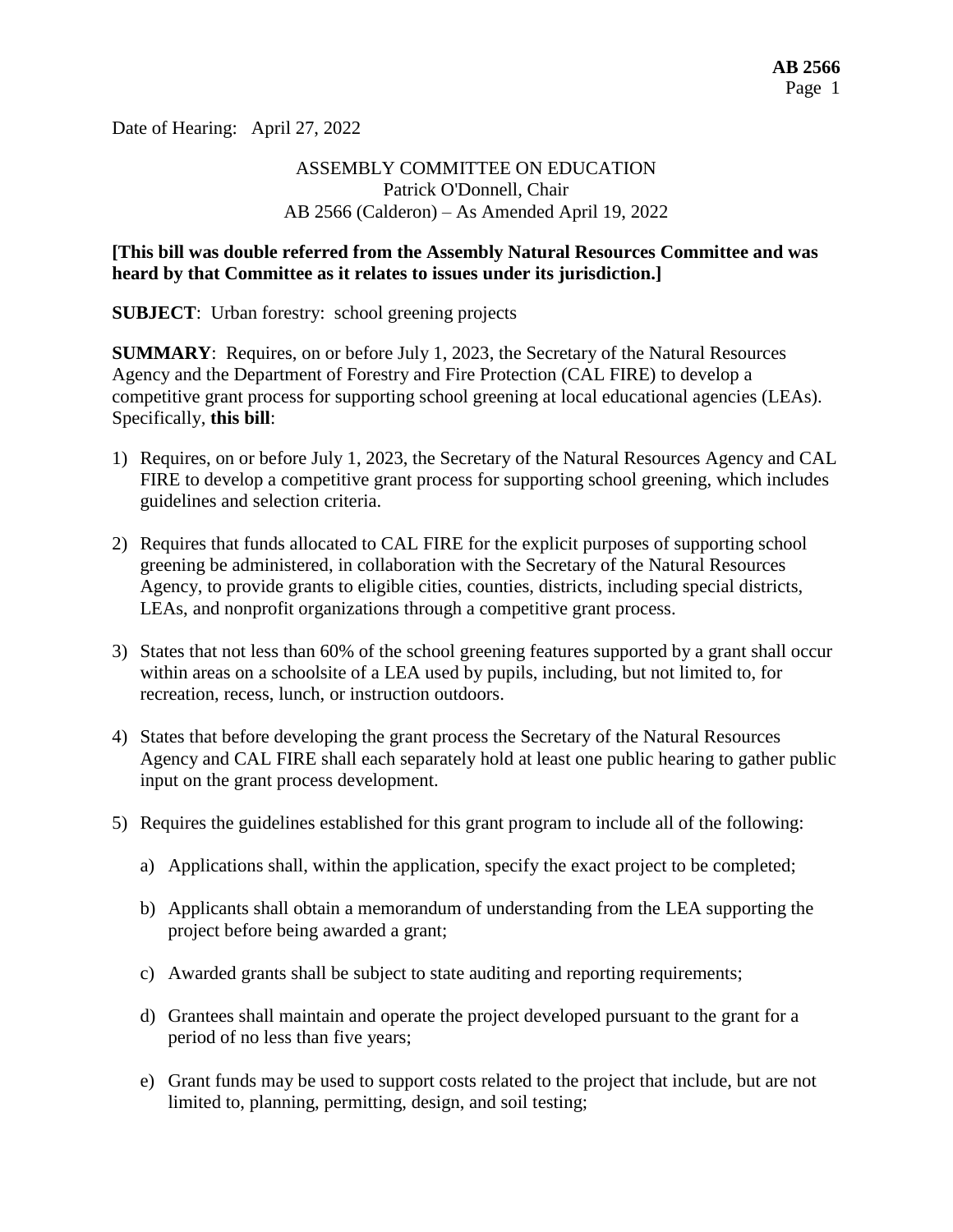- f) Grant funds shall be available to support indirect costs not to exceed 12 percent of the total grant;
- g) Awarded projects shall comply with the Model Water Efficient Landscape Ordinance or the local agency landscape water ordinance and shall use drought tolerant plantings; and
- h) Grant funds shall be available to projects to convert paved areas to green spaces.
- 6) Requires any moneys appropriated by the Legislature in the annual Budget Act to be transferred to the School Greening and Resiliency Fund, which is established in the State Treasury.
- 7) Defines the following terms:
	- a) Eligible project means any project or action identified in Section 4799.12 and can feasibly be completed on the schoolsite of a local educational agency.
	- b) In-need education facility means a school site of a LEA in which either of the following apply:
		- i. A schoolsite located in a disadvantaged community, as defined in Section 39711 of the Health and Safety Code, or a low-income community, as defined in paragraph (2) of subdivision (d) of Section 39713 of the Health and Safety Code.
		- ii. A schoolsite in which 70% or more of the pupils are eligible for free or reduced-price meals.
	- c) Local educational agency means a school district, county office of education, or charter school that maintains a kindergarten or any of the grades 1 to 12, inclusive.
	- d) School greening means any eligible project located within the property boundaries of a schoolsite of a LEA that reduces the ambient temperature by supporting the urban forest.
	- e) Secretary means the Secretary of the Natural Resources Agency.

#### **EXISTING LAW**:

- 1) Requires the governing board of any school district to meet with appropriate local government recreation and park authorities to review all possible methods of coordinating planning, design, and construction of new school facilities and schoolsites or major additions to existing school facilities and recreation and park facilities in the community. (Education Code (EC) Section 35275)
- 2) Makes findings and declarations that school gardens provide an interactive, hands-on learning environment in which pupils learn composting and waste management techniques, fundamental concepts about nutrition and obesity prevention, and the cultural and historical aspects of our food supply. School gardens also foster a better understanding and appreciation of where food comes from, how food travels from the farm to the table, and the important role of agriculture in the state, national, and global economy. (EC Section 51795)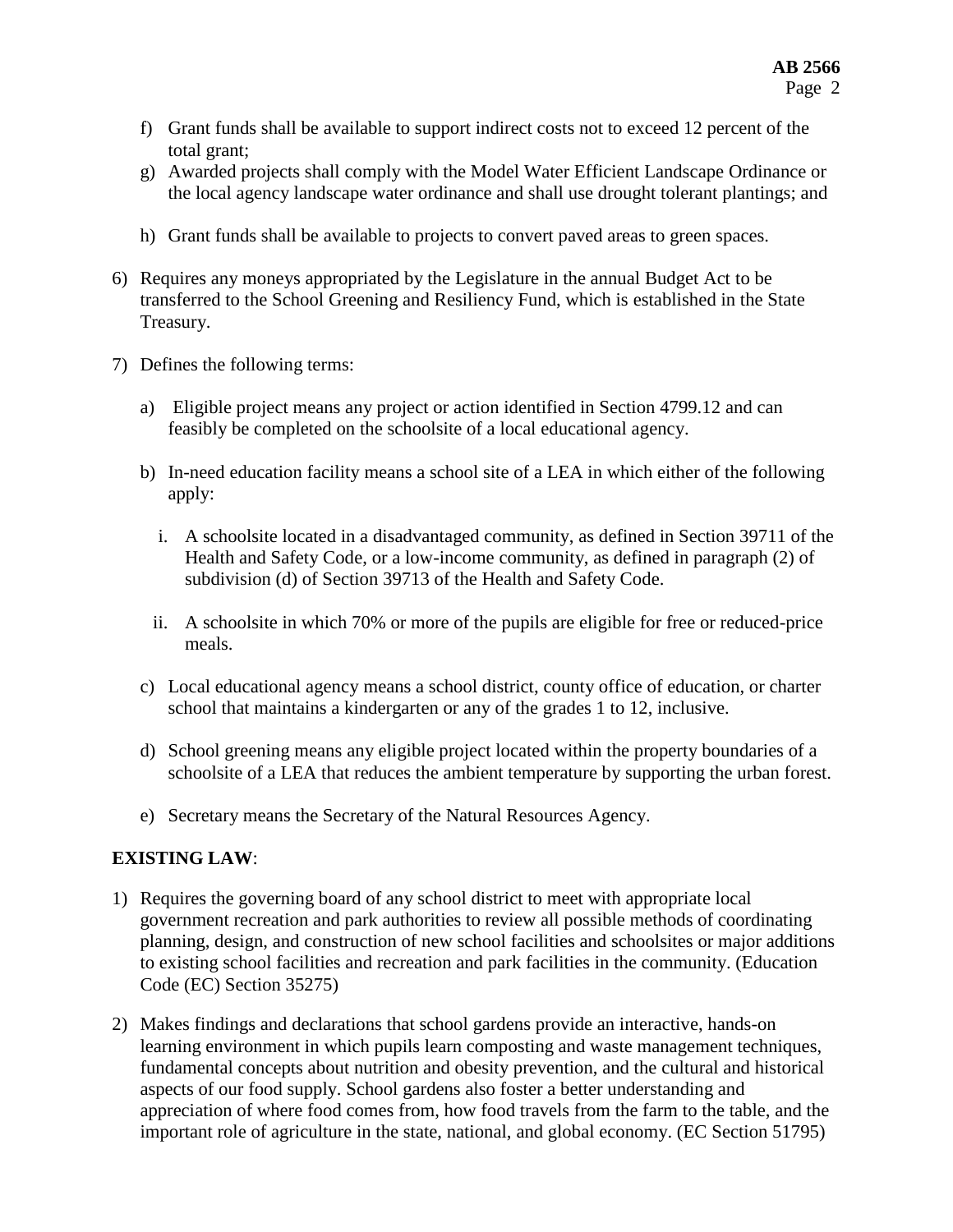- 3) Establishes the Instructional School Gardens Program, administered by the CDE for the promotion, creation, and support of instructional school gardens through the allocation of grants, and through technical assistance provided, to school districts, charter schools, or county offices of education. (EC Section 51796)
- 4) Prohibits a local governing board from siting a school located on land that was previously a hazardous waste disposal site, that contains pipelines that carry hazardous substances, or that is near an airport runway or freeway, other busy traffic corridors and railyards that have the potential to expose students and school staff to hazardous air emissions. (EC Sections 17213 and 17215)
- 5) Requires the California Environmental Protection Agency (CalEPA) to identify disadvantaged communities for investment opportunities. Requires these communities to be identified based on geographic, socioeconomic, public health, and environmental hazard criteria, and may include, but are not limited to, either of the following:
	- a) Areas disproportionately affected by environmental pollution and other hazards that can lead to negative public health effects, exposure, or environmental degradation.
	- b) Areas with concentrations of people that are of low income, high unemployment, low levels of homeownership, high rent burden, sensitive populations, or low levels of educational attainment. (Health and Safety Code Section 39711)

#### **FISCAL EFFECT**: Unknown

#### **COMMENTS**:

*What does this bill do?* This bill creates a competitive grant program at the CAL FIRE for school districts, COEs and charter schools to plant trees and other vegetation on school grounds to replace paved areas. The bill authorizes school districts, COEs and charter schools to apply on behalf of school sites with high concentrations of student poverty and schoolsites with less tree cover. The bill further requires a majority of vegetation planted to be in areas of the school campus utilized by students.

*Need for the bill.* According to the author, "California continues to experience record-breaking temperatures, with escalating heat waves occurring more frequently. Extreme heat particularly impacts low-income communities and people of color who already suffer from a lack of tree canopy or park space and higher exposure to pollution. Children who attend schools in urban areas that are built with heat-retaining materials and without green space are at greater risk of suffering from skin cancer, asthma, and obesity. AB 2566 establishes school greening grants for K-12 public schools located in disadvantaged or low-income communities. This program will transform schools paved by asphalt into green landscapes, which will reduce heat-island effects and benefit overall student health."

*Urban Forestry*. An urban forest is comprised of trees and other vegetation in and around our communities, including the trees in our yards and along residential streets, in parking lots and along commercial thoroughfares, on school grounds and in parks and open spaces. Trees provide energy conservation, reduce urban heat island effects, reduce storm-water runoff, improve local air quality, support public and mental health benefits, provide wildlife habitat, and increase property values. Trees are critical to the quality of life in our urban environments. Climate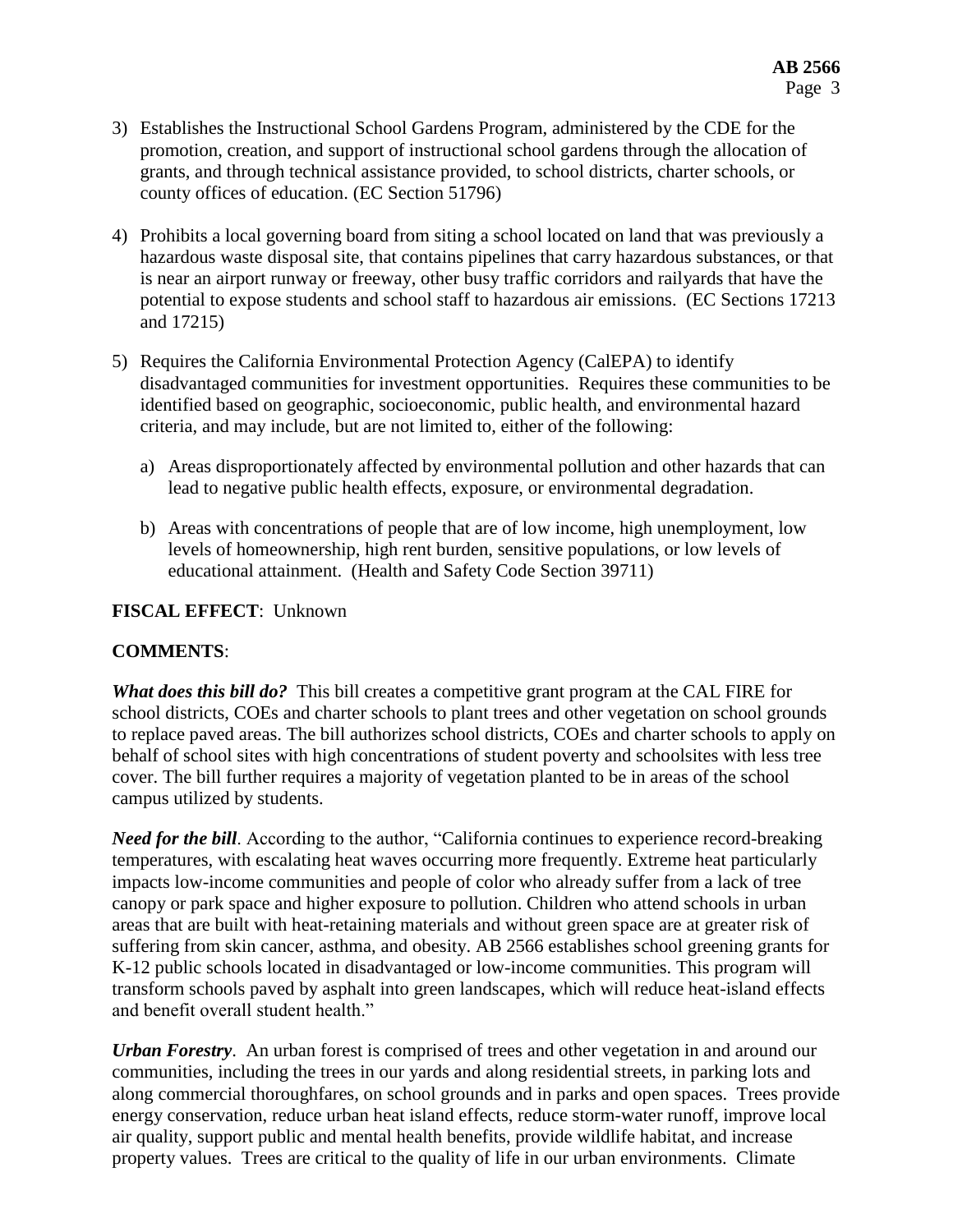change, pollution, drought, arboreal disease, and other factors strain our urban forests. Extreme weather and emerging tree pests such as the Polyphagous Shot Hole Borer and Kuroshio Shot Hole Borer threaten the gains California has made in increasing the urban canopy. Investments in maintaining and protecting our current urban forests and developing new urban forests can help combat those threats and further the state's goals for urban forestry.

*Greener schools*. The majority of the state's urban schools are covered in hard surfaces, particularly in neighborhoods that already suffering from park scarcity. Play spaces are covered in asphalt and concrete, which contribute to the urban heat island effect. Green space, such as grass, trees, and shrubs, which have been shown to cool is linked to improved child development outcomes. In addition to reducing heat, spending time in green spaces has been shown to improve student's academic achievement, improve concentration, and reduce stress. Greenery near schools has also been shown to improve air quality.

*Benefits of green space in areas with pollution.* According to the National Parks Service, "Poor air quality is a common problem in many urban areas. It can lead to decreased human health, damage to landscape materials and ecosystem processes, and spoiled scenic views due to reduced visibility….Trees can improve air quality through a number of means, including by (1) reducing air temperature thus altering pollution concentrations, (2) reducing energy consumption in buildings, which consequently reduces air pollutant emissions from the power sources, and most notably, (3) directly removing pollutants from the air. Urban forests can remove multiple tons of ozone, gaseous air pollution, and particulate matter each year either through direct uptake of gasses or temporarily intercepting airborne particles. The combined positive impacts of an urban forest lead to a net reduction in urban ozone formation, according to multiple studies from the USDA Forest Service."

Environmental health scientists promote the use of green environments to improve air quality and public health. According to the University of Washington's Green Cities: Good Health website, "vegetation and trees, in particular, can act as natural filters for both gases and particulate matter in urban environments."

According to a study published in the Journal of Epidemiol Community Health, *Children living in areas with more street trees have lower prevalence of asthma*, "Areas with more street trees experienced a lower prevalence of early childhood asthma. This association was stronger after adjusting for potential confounders such as population density and proximity to sources of air pollution." (Lovasi, 2008)

*How do trees remove air pollution?* According to the National Parks Service, "Trees absorb gaseous molecules in the air. Tiny pores on tree leaf surfaces called stomata take in air that includes toxic pollutants. Once inside the leaf, the gases diffuse into intercellular spaces and may react with inner-leaf surfaces. This means pollutants like Sulphur dioxide (SO2), nitrogen dioxide (NO2), carbon monoxide (CO), and ozone are permanently converted when inside the leaf. However, studies have found that ground-level ozone significantly reduces tree growth, injures the foliage, and predisposes trees to insect and disease attack.

Trees can remove particulate matter by "catching" them temporarily. Fine particulate matter is deposited on tree surfaces clinging to leaves and stems instead of floating about in the air. Most PM2.5 will only remain on surfaces. With rain or precipitation, the particulates can be dissolved in the stormwater runoff or transferred to the soil. Particulates can also be resuspended or re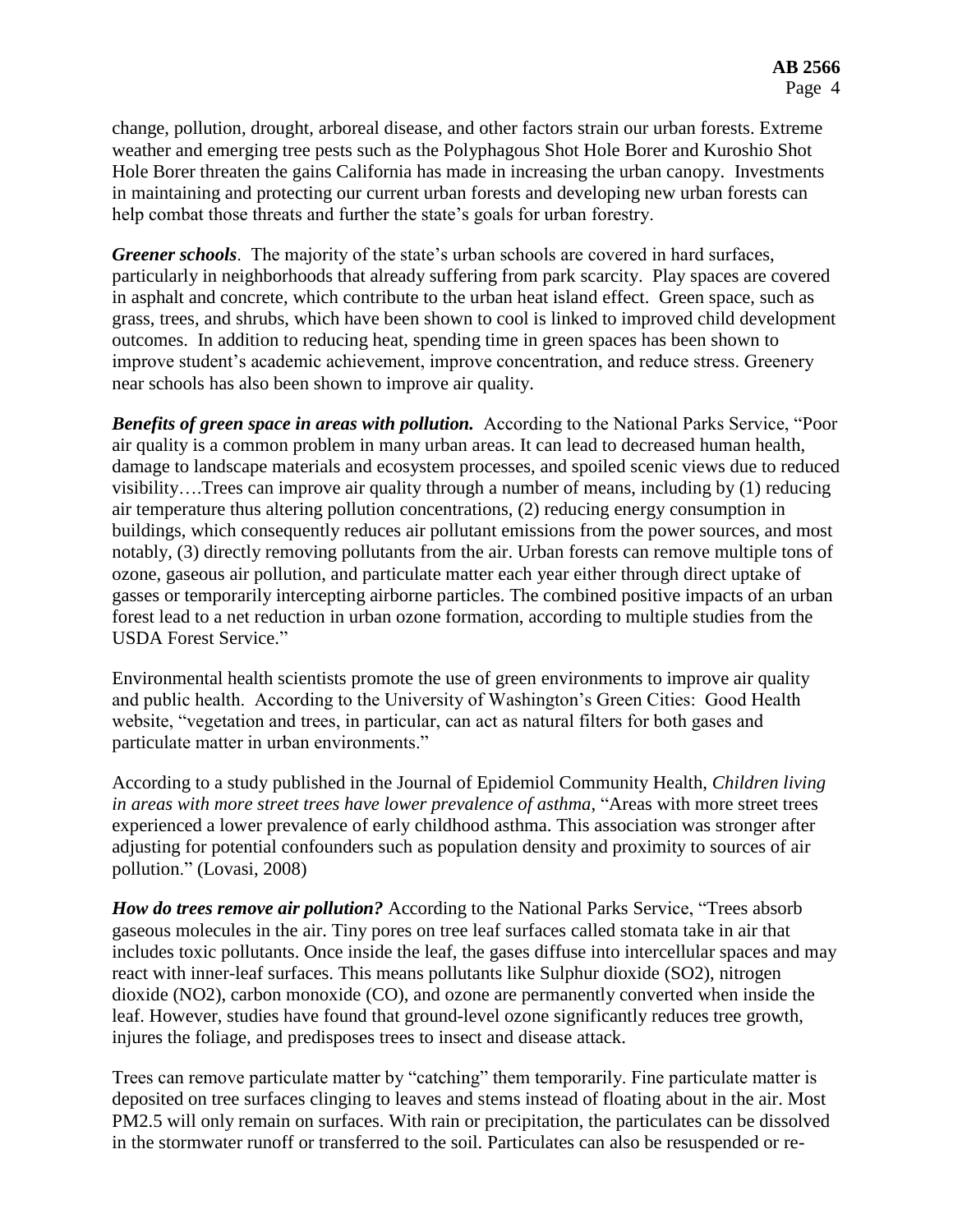enter the atmosphere, making the tree only a temporary retention site for many atmospheric particles."

*School garden programs*. Existing law encourages schools to establish school garden programs. In 1995, the CDE launched the Garden in Every School initiative and collaborates with entities that support school gardens, including public and private agricultural agencies, waste management agencies, health agencies and others.

In 2006, AB 1535 (Nunez), Chapter 427, Statutes of 2006, provided \$15 million for a grant program administered by the State Superintendent of Public Instruction. Kindergarten through grade 8 schoolsites were eligible to receive a maximum of \$2,500 and high schools were eligible to receive a maximum of \$5,000. Funds were used for instructional school garden equipment or supplies and professional development for teachers, garden volunteers and food service staff. According to the CDE, approximately 3,500 schoolsites received grants.

Existing law also requires a local governing board to evaluate methods for coordinating and planning new schoolsites and parks in the community. Many new schools are now constructed adjacent to a city park.

*Arguments in support*. Tree people states, "We believe trees and related green infrastructure are the most effective nature-based solutions in addressing climate threats. School greening projects will help meet water capture goals and provide much needed and continued investment in the safety, wellbeing and overall health of students and families. Ultimately, these investments will lead to resilient, sustainable school campuses and communities in the face of climate change by directly combating extreme heat through strategic shade tree planting, heat-absorbing asphalt removal, and other proven mechanisms that reduce the ambient temperature. School greening grants will promote the most effective ways each campus and surrounding neighborhood can adapt to the effects of climate change, and determine the most impactful nature-based solutions."

## *Recommended Committee Amendment. Staff recommends the bill be amended to:*

- 1) Specify that grant funds are for work to be completed on that local educational agency's property.
- 2) Specify that charter schools with facilities built with state bond funds be eligible for this grant program, to ensure that grant funds are utilized on property owned by a charter school.

*Related legislation*. AB 2114 (Kalra) of the 2021-22 Session would establish the California Pocket Forest Initiative at CAL FIRE.

SB 989 (Hertzberg) of the 2021-22 Session, would establish the Climate Change Preparedness, Resiliency, and Jobs for Communities Program, to be administered by the Strategic Growth Council.

AB 1578 (L. Rivas) of the 2019-20 Session would have established the School Pavement to Parks Grant Program within the Department of Education to assist schools located in disadvantaged communities to convert existing pavement to green space. This bill was vetoed by the Governor, who stated,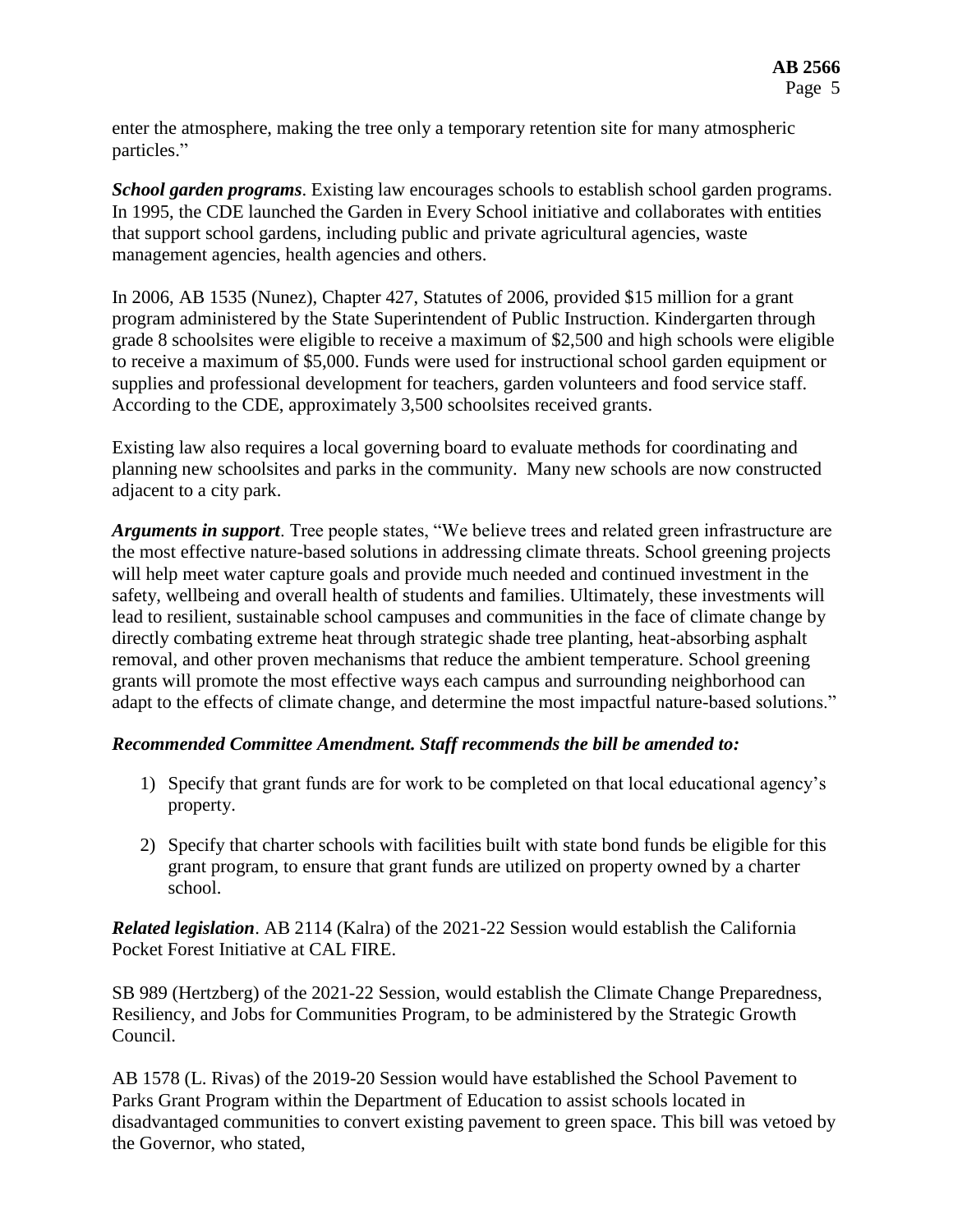While I support an integrated and cohesive effort to make parks and greenspaces accessible to all throughout our State, and to that end signed Assembly Bill 209, I cannot support the creation of these stand-alone grant programs.

AB 209 (Limón), Chapter 675, Statues of 2019, established the Outdoor Equity Grants Program, which provides funding to allow underserved and at-risk populations to participate in outdoor environmental education experiences at state parks and other public lands.

AB 1530 (Gonzalez Fletcher) Chapter 720, Statutes of 2017, required the CAL FIRE to update the California Urban Forestry Act to reflect its current funding mix, establish local or regional targets for urban tree canopy, and provide more focus on the maintenance of urban forests.

AB 2367 (Bonilla), Chapter 428, Statutes of 2012, authorized a school district, charter school, or COE to sell produce grown in a school garden.

AB 2045 (De La Torre) Chapter 438, Statutes of 2008, incorporated into the CAL FIRE urban forestry program the climate change mitigation benefits of urban forests and it also explicitly authorizes projects that create multiple benefits, such as projects that combine tree planting and management with greenhouse gas emission reductions, improvements to air and water quality, and stormwater management, among others.

AB 1535 (Núñez), Chapter 437, Statutes of 2006, provided \$15 million for grants to school districts, COEs and charter schools for the development of instructional school gardens.

## **REGISTERED SUPPORT / OPPOSITION**:

#### **Support**

Amigos De Los Rios Angelenos for Trees Arborpro Association for Environmental and Outdoor Education Bay Area Urban Forest Ecosystem Council California Forestry Association California Greenworks California Releaf California Urban Forests Council Canopy Center for Climate Change and Health Center for Regenerative Agriculture, Csu Chico Central Coast Urban Forests Council Climate Action Now Community Forest Advisory Committee Community Foundation for Monterey County Davey Resource Group Fallbrook Land Conservancy Forever Balboa Park Green Schoolyards America Growing Together